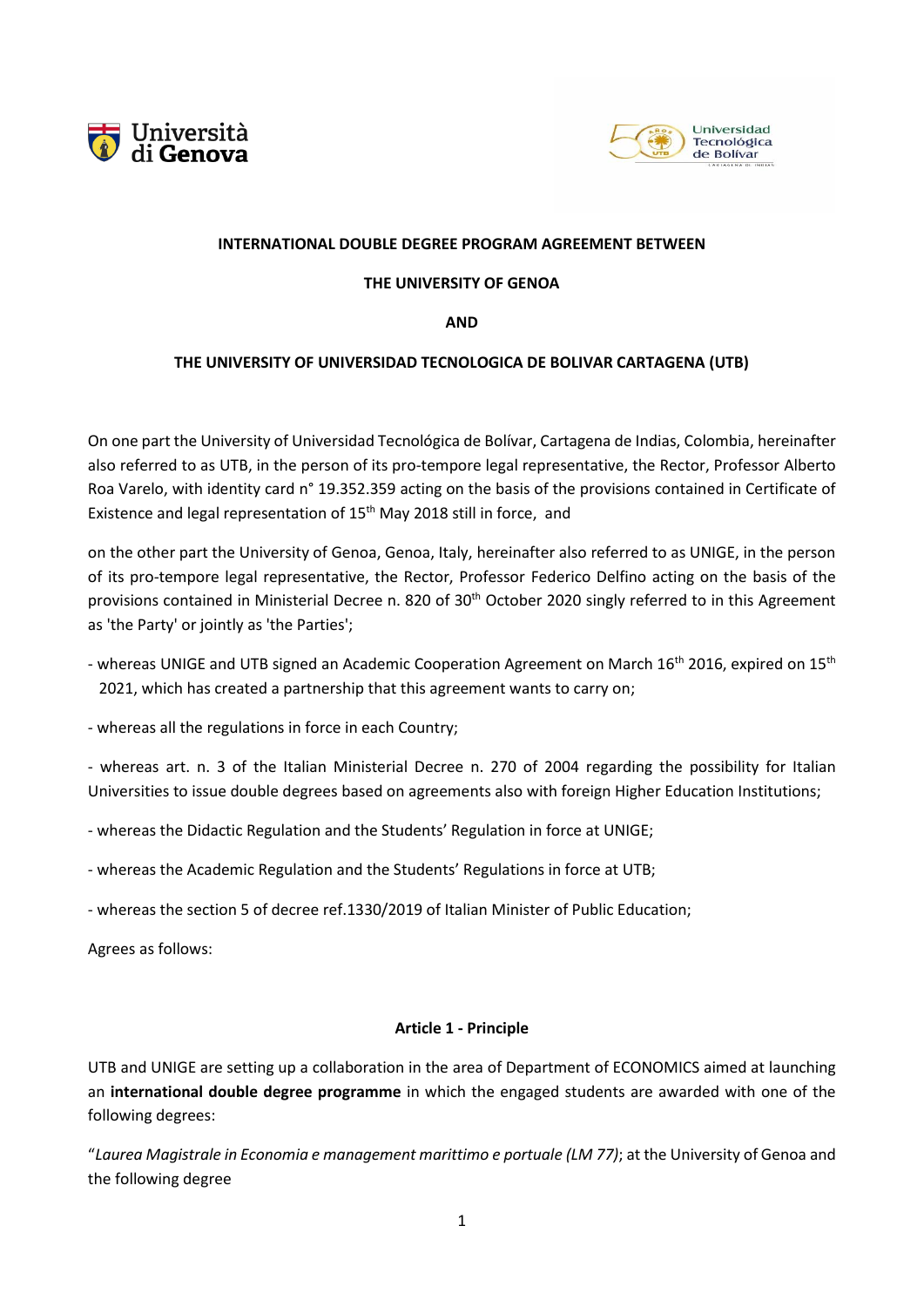"Profesional en Finanzas y Negocios Internacionales"; at UTB.

For this purpose, the students enrolled in Laurea Magistrale in Economia e management marittimo e portuale at UNIGE, and who meet the requirements of article 4 of this agreement, are admitted to the UTB as students of the course in "Finanzas y Negocios Internacionales".

The course *Economia e management marittimo e portuale* degree offered at the University of Genoa will be hereinafter also referred to as LM-EMMP. It is a second cycle degree programme: it lasts two years and requires a first cycle degree or an equivalent qualification for enrolling.

The degree "Finanzas y Negocios Internacionales" at UTB is a single cycle degree program that lasts for four and half years and requires the possession of a secondary school diploma for enrolling and it corresponds to a first cycle degree programme (Bachelor degree).

At this aim, the students enrolled in the LM-EMMP at UNIGE, who meet the requirements as per article 4 of this agreement, can be admitted to the programme in "Finanzas y Negocios Internacionales" at UTB.

In the same way, the students enrolled in Finanzas y Negocios Internacionales at UTB, who meet the requirements as per article 4 of this agreement, can be admitted to the LM-EMMP at UNIGE.

The students enrolled in the afore-mentioned programs in the framework of the **international double degree programme** must follow a study plan as per Annex 1.

The **international double degree programme** foresees a compulsory mobility period abroad to be carried out at the premises of the other partner Institution. More specifically, the UTB students, who will be enrolled in the LM-EMMP programmes at UNIGE, should attend two academic years at UNIGE and acquire 120 European Credit Transfer System (ECTS). The UNIGE students, who will be enrolled in the above-mentioned UTB degree program, should attend at least two semesters at UTB, successfully completing a set of educational activities equivalent to at least 60 ECTS.

## **Article 2 – Duration**

This Agreement covers a period of 5 years from the date of signing and shall come into effect upon the signature of both Parties; the date of the last signature thereof taking precedence.

This Agreement shall remain in effect for 5 years (no. five cohorts until the a.y. 2025/2026 included). Each Party may terminate the Agreement by serving six months' written notice and supplying adequate motivation for termination. Any activity in progress at the partner Institution at the moment of termination or expiry of this Agreement shall be completed and students must be given the possibility to conclude their career.

On termination of this Agreement, the contact names indicated in article 9 shall jointly prepare a report on the activities carried out and the results achieved.

#### **Article 3 – Information about the study plan**

With regards to UTB, detailed information about its study plan can be found at:

www[. https://programas.utb.edu.co/finanzas-y-negocios-internacionales](about:blank)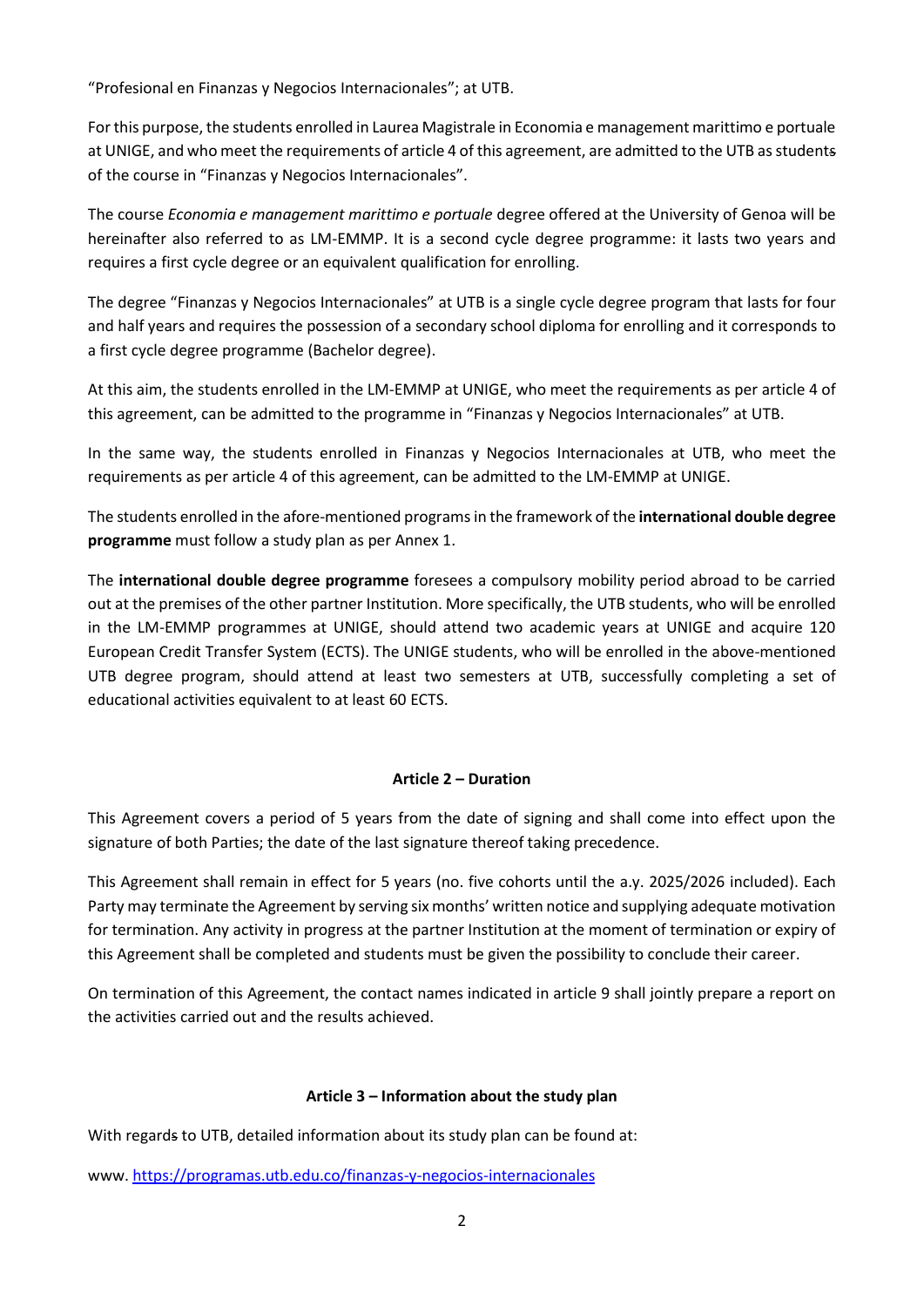With regards to UNIGE, detailed information about the LM-EMMP program can be found at: [https://corsi.unige.it/8708](about:blank)

#### **Article 4 - Requirements**

Students in the framework of this agreement must follow the specific study plan (Annex 1) that is jointly agreed by both the sending and the hosting Institution. This study plan can be modified by the Parties and shall come into force only after the approval of both Institutions.

UTB students who want to apply for the **international double degree programme**, in order to be admitted to the selections, must have completed the third year of the study plan for the single cycle degree programme they are attending at UTB, successfully passing all the scheduled exams. Any possible exception to this rule is specified in Annex 1. A certificate that attests the successful completion of the educational activities planned for the first three years must be provided to UNIGE.

In any case, UTB students have to satisfy the following requirements:

- completion of at least 15 years of schooling (including primary and secondary education, plus three years of university education);

- acquisition of at least 180 credits (equivalent to ECTS) and completion of at least three years of study at home institution;

- curriculum that can be declared, from the relevant Study Course Board at UNIGE, equivalent to a bachelor degree/first level degree, with the only aim of the enrolment to a specific Laurea Magistrale program.

UNIGE students who want to apply for the **international double degree programme**, in order to be admitted to the selections, must have completed the first two semesters of the study plan for the second cycle degree program they are attending at UNIGE, successfully passing all the scheduled exams (Academic transcript of records for UNIGE students). Any possible exception to this rule is specified in Annex 1. A certificate that attests the successful completion of the educational activities planned for the first three semesters must be provided to UTB.

Both Institutions agree that a knowledge of the languages used in the programs the students are going to attend equal or higher to a B1 level is requested. In particular, students who are going to attend a program taught in English language are required to meet English language knowledge level B1. UTB students who are going to attend a program taught in Italian language are required to meet Italian language knowledge level B2. UNIGE students who are going to attend a programme taught in Spanish language are required to meet Spanish language knowledge level B1. If the programme the students are going to attend is taught in two languages, the students are required to meet a language knowledge level B1 for both languages used.

To prove their language knowledge, both Certificates from an accredited institution and home University Statements are accepted.

In any case, students looking for admission at UNIGE have to comply with the regulations and the deadlines regarding the enrolment established by the Italian Ministry for University and Research (MUR) every year.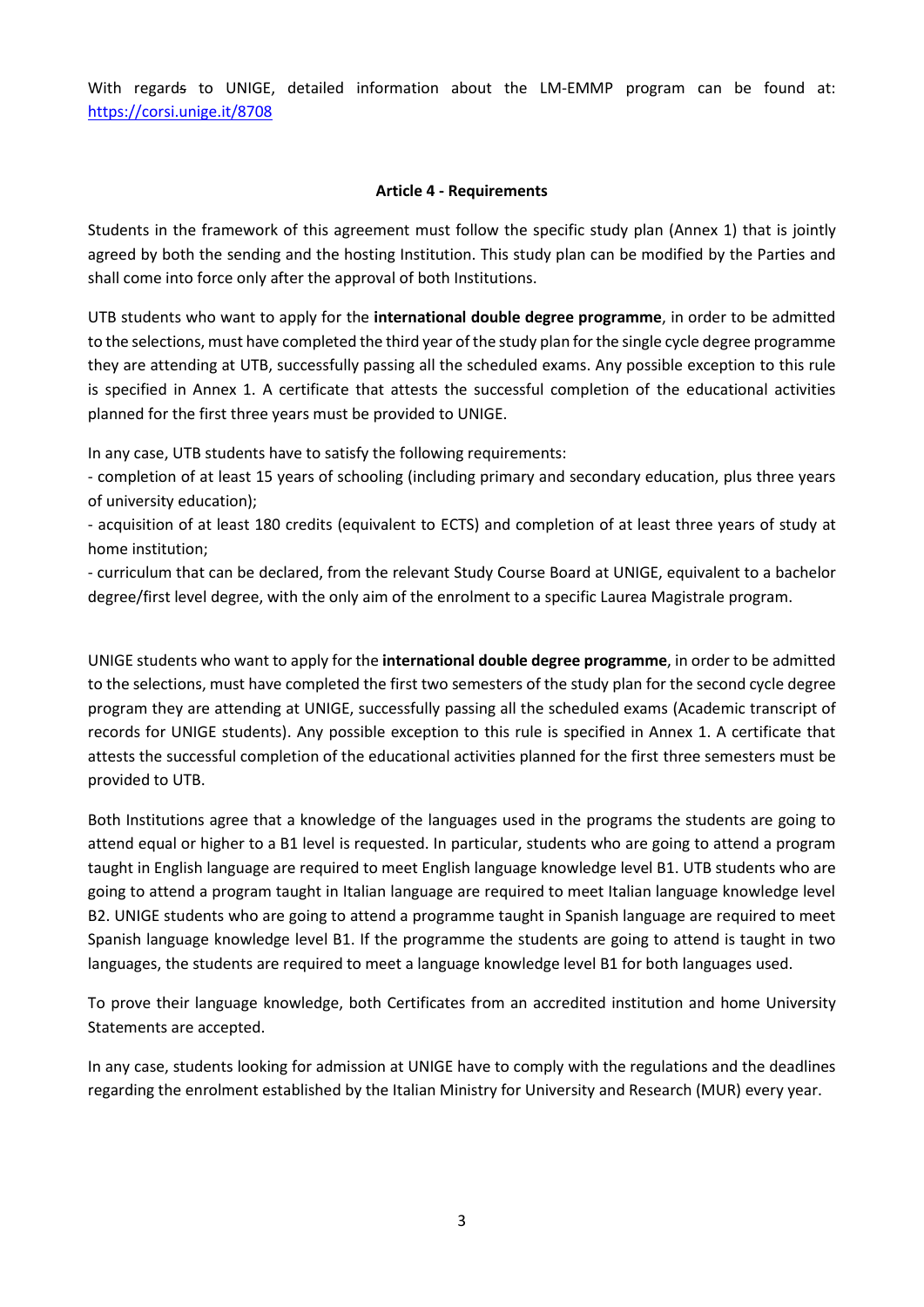### **Article 5 – Selection**

The double degree programme is to be offered to a limited number of selected students each year (max.4). The number of students is agreed every year by the Parties**,** before the end of April.

The students selection process to the admission will be compliant to the Colombian and Italian regulations, and according to general criteria such as the academic potential, motivation, study records, professional experience and other aspects of the Curriculum Vitae.

UTB students will be selected by their own institution, which will have to send to UNIGE, at least four months before the beginning of the courses, all the documents related to each application.

UNIGE will examine the documentation and will evaluate the compatibility of each candidate's career with the chosen Laurea Magistrale program, keeping the right to decide on the admissibility of the candidate. The results of this evaluation will be communicated to UTB within a maximum of one month from receipt of the documentation.

UNIGE students will be selected by their own institution, which will have to send UTB, at least four months before of the beginning of the courses, all the documentation related to each application.

UTB will examine the documentation and will evaluate the compatibility of each candidate's career with the course of "Finanzas y Negocios Internacionales", keeping the right to decide on the admissibility of the candidate.

The results of this evaluation will be communicated to UNIGE in the maximum time of one month from the receipt of the documentation.

## **Article 6 – Mobility period**

Students mobility between the Universities is compulsory.

During their mobility period, the students will gain ECTS credits according to the study plan jointly agreed by both the sending and the hosting Institution (Annex 1). Any modification to it must be agreed by all the parties involved.

Before the mobility period, UTB students must have completed the third year of the study plan for the single cycle degree program they are attending, successfully passing all the scheduled exams. The UTB students must attend two academic years at UNIGE and acquire 120 ECTS.

Before the mobility period, UNIGE students must have completed the first two semesters of the study plan for the second cycle degree program they are attending, successfully passing all the scheduled exams. The UNIGE students must attend at least two semesters at UTB, successfully completing a set of educational activities equivalent to at least 60 ECTS.

The conversion of the credits obtained by students during the mobility period is ruled by the Grading Table (Annex 2) agreed by both Institutions and updated every year. The Grading Table is an essential part of this Agreement.

At the end of the mobility period, the hosting Institution must send the student's home Institution the certificate of attendance as well as the transcript of records reporting the grade obtained for each exam. The recognition of the credits gained by the student during the mobility period is based on the evaluations given by the hosting Institution according to its own rating and evaluation system.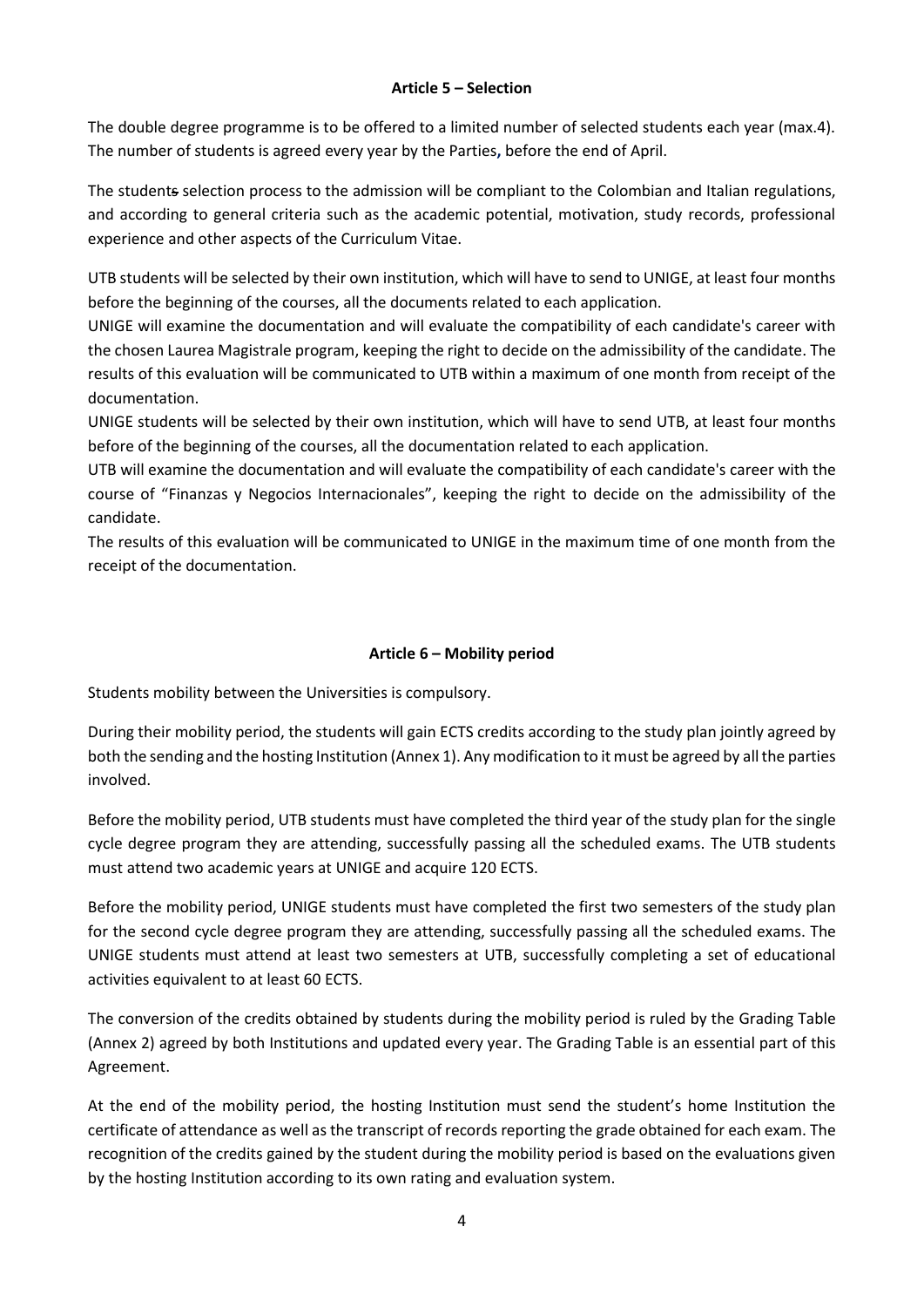#### **Article 7 – Fees**

During the exchange period the students, under condition of reciprocity, are exempted from tuition fees and contribution at the host university.

The degree diploma will be issued by both partner Institutions that may ask the student to pay the stamp duty, according to each own internal regulations.

#### **Article 8 – Final thesis and degree awarding**

Students enrolled in the **international double degree programme** will have to prepare only one final thesis (called *tesi* at UNIGE and *trabajo de grado* at UTB) under the direction of a tutor of the hosting Institution, where the mobility period was carried out, and under the co-direction of a tutor of the home Institution. The final thesis has to be written and discussed in English.

The final thesis will be defended both at the students' home and hosting Institution, in front of the respective committees. After the final thesis defence at the students' hosting Institution, provided that the student has met all the requirements, the hosting Institution awards its degree. The same holds for the home Institution, where the final thesis will be defended later on.

Upon returning to UTB, obtained the title in "Finanzas y Negocios Internacionales", they will also receive the title of Master in EMMP, UNIGE.

#### **Article 9 – Coordination**

Each partner Institution designates a contact person and an office respectively in charge of the coordination and administration of this Agreement.

#### **For UNIGE**

The Coordinator of LM *Economia e management marittimo e portuale, Prof. Enrico Musso* Department: "Economics department".

The coordinator for this agreement is: Prof. Enrico Musso.

Address: Via Francesco Vivaldi 2, 16126- Genova, Italia, tel. Number: 39 010 20951932 email address: enrico.musso@unige.it

Office in charge: Servizio Internazionalizzazione

Address: Piazza della Nunziata, 6 – 16124 Genova, Italia Contacts: tel. number +39 010 2095626 and email address: relint@unige.it

#### **For UTB**

The Coordinator of "Finanzas y Negocios Internacionales", Prof. Verónica Tordecilla. Name of the office:Department of "Facultad de Economia y Negocios"-A3- terzo piano. Address: Km. 1 vía Turbaco, CP 130001, Cartagena de Indias, Colombia Contacts: tel. number + +57 (5) 653 5200 ext 619 e indirizzo email address: [vtordecilla@utb.edu.cos](about:blank)

Office in charge: Kelly Tarrá Name of the office International Relations UTB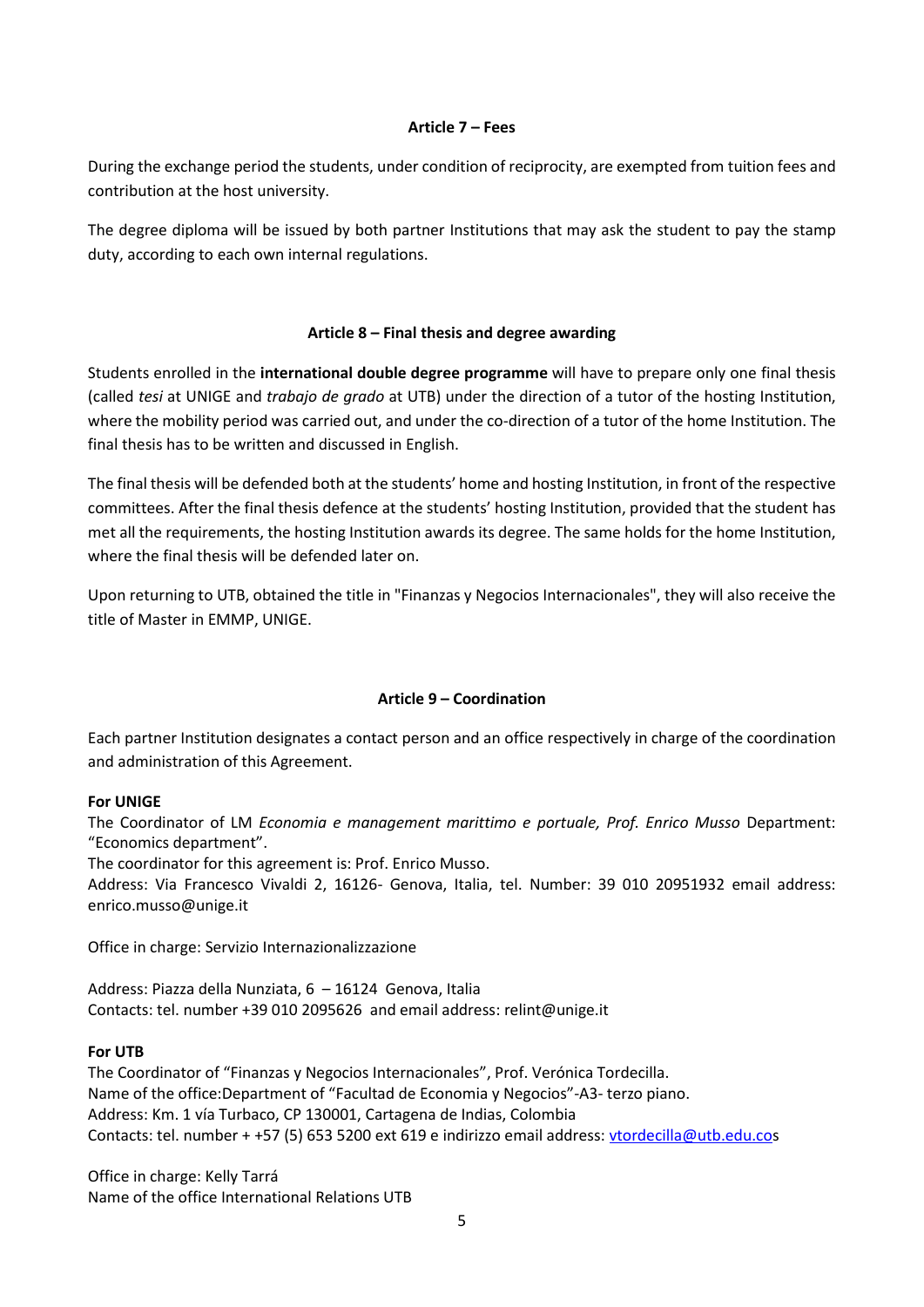Address: Km. 1 vía Turbaco, CP 130001, Cartagena de Indias, Colombia Contacts: tel. number ++57 (5) 653 5200 ext. 376 indirizzo email address: [internacional@utb.edu.co](about:blank)

#### **Article 10 – Welcome services**

The host Institution will facilitate the accommodation of students in university residences/campuses or similar accommodation and ensure equal access for home and incoming students to student restaurants, canteens and to other university facilities.

At UNIGE, the International Student Office (SASS) offers assistance on the following matters: application for the residence permit, searching fo[r accommodation,](about:blank) application for th[e Italian](about:blank) fiscal-code, application for the student badge (that allows student the access to many services such as libraries, canteens, etc.), support for health assistance, opening a bank account and getting the bus season ticket.

Moreover, UNIGE offers free-of-charge Italian language courses to incoming students.

At UTB, the International office offers assistance on the following matters: application for the residence permit, searching for accommodation, support for medical care (in case of illness or accident), assignment of a UTB student as support in all the processes of the day at the university.

## **Article 11 – Data storage and privacy**

Each home Institution informs the students applying for the **international double degree programme** that their personal data (name, surname, address, phone number, email address, etc.) will be processed also by the host Institution.

The Parties shall handle, and store data held on computer and on hard copies relating to the carrying out of the activities foreseen by this Agreement in accordance with their applicable national legislations.

The students have the right to access, modify, delete and oppose to the data stored according to the Regulation (EU) 2016/679 of the European Parliament and of the Council of 27 April 2016 on the protection of natural persons with regard to the processing of personal data and on the free movement of such data, and repealing Directive 95/46/EC (General Data Protection Regulation), and the Italian Legislative Decree n. 196 of 2003, as modified by the Legislative Decree n. 101 of 2018 and according to law 1581 of 2012.

UNIGE policy on privacy and data storage can be consulted at: https://intranet.unige.it/privacy

UTB policy on privacy and data storage can be consulted at:

[https://www.utb.edu.co/sites/web.unitecnologica.edu.co/files/descargas/doc13576220150911105438\\_0\\_](about:blank) [0.pdf](about:blank)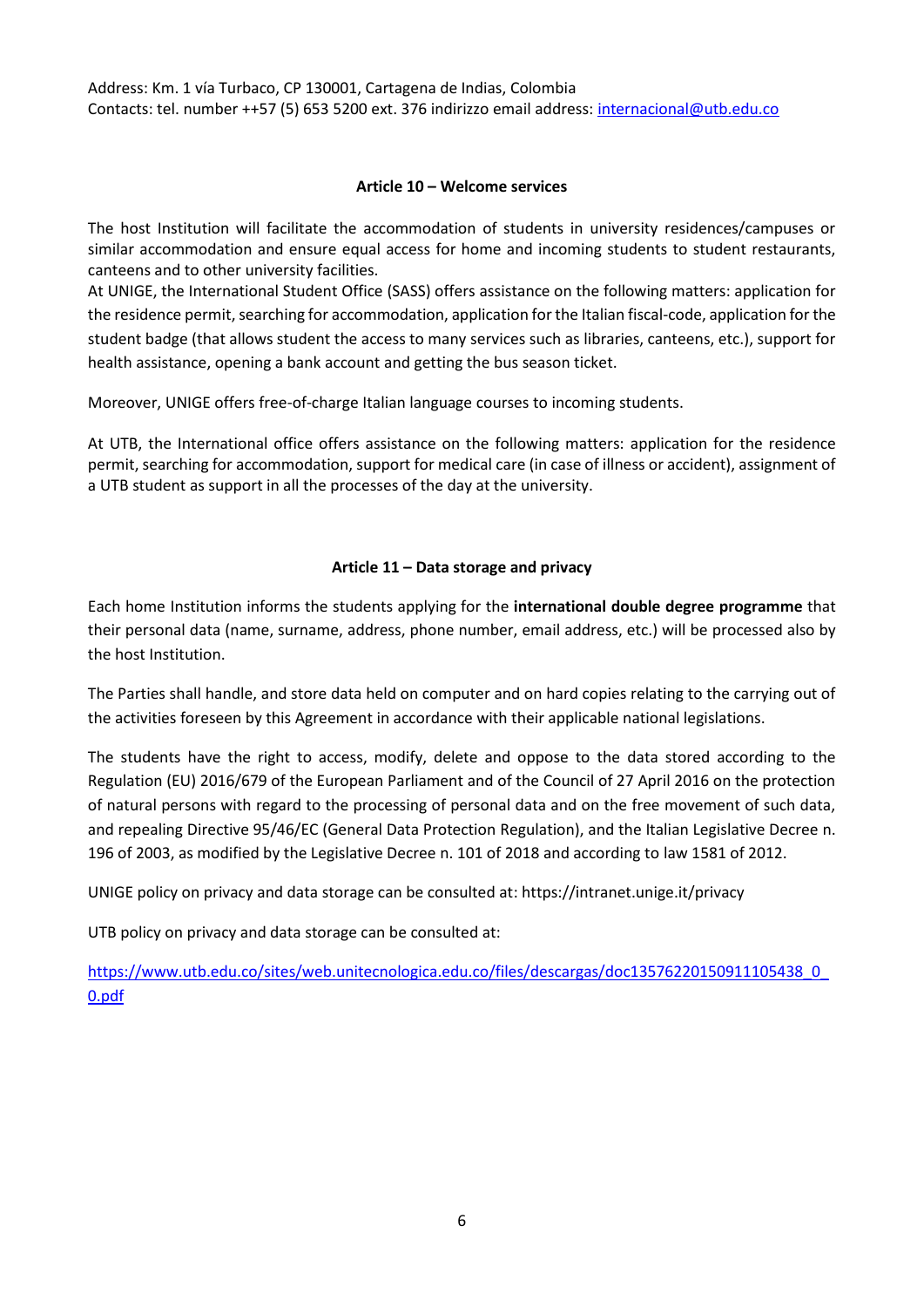#### **Article 12 – Safety and Insurance**

Both Parties ensure insurance and safety measures as below specified.

### **12.1. Insurance**

In accordance with the applicable provisions in force in their respective countries, both Parties shall verify the insurance cover, including healthcare, of participating members in mobility flows.

- UNIGE provides mobility students and staff with an insurance coverage for civil liability and accidents. The insurance policy states terms and conditions of the coverage. Students and staff must acquire, at their own expense, an additional insurance policy to be adequately covered if necessary.
- UTB offers its students an insurance coverage for civil liability and accidents. The insurance policy states terms and conditions of the coverage. Students must acquire, at their own expense, a health insurance that guarantees access to health care in the host country. This insurance must cover medical and health care.

## **12.2 Safety**

- With regards to safety in the workplace regarding incoming students taking part in activities in the frame of this Agreement. Where the host University belongs to an EU Member State, the host University shall conform to applicable European Union legislation. Where the host University belongs to a non-EU Member State, the host University shall conform to applicable national legislation.
- In order to comply with provisions reported in the "*Testo Unico sulla sicurezza sul lavoro*" (i.e. Safety and Security at Work Act), pursuant to the Legislative Decree n. 81 of 2008, and as further provided by the Legislative Decree n. 106 of 2009 and by the Ministerial Decree n.363 of 1998, the Parties agree as follows:
- the University of Genoa's employer, namely Professor Federico Delfino undertakes the same obligations towards incoming mobilities from the partner Institution for the activities carried out in the framework of this Agreement;
- the University of UTB's employer, namely Professor Alberto Roa Valero, undertakes all the obligations in compliance to the applicable national legislation relative to safety and security in the workplace towards incoming mobilities from the partner Institution for the activities in the framework of this Agreement.

## **Article 13: Incompatibility**

The Parties declare that none of the personnel participating in the activities foreseen by this Agreement find themselves in a situation that might give rise to incompatibility or conflicts of interest pursuant to applicable national legislations and that the related provisions of such legislations shall be respected at all times.

## **Article 14: Relationship of the Parties and Disputes**

This Agreement entered into in good faith by both Parties on the basis that it is a fair and honest statement of intentions and that it has no validity as a binding contract under any law or legal system. Nothing in this Agreement will be construed as creating a legal partnership or joint venture. Neither of the Parties will represent itself, as being an agent of the other and neither of the Parties is authorised to commit the other.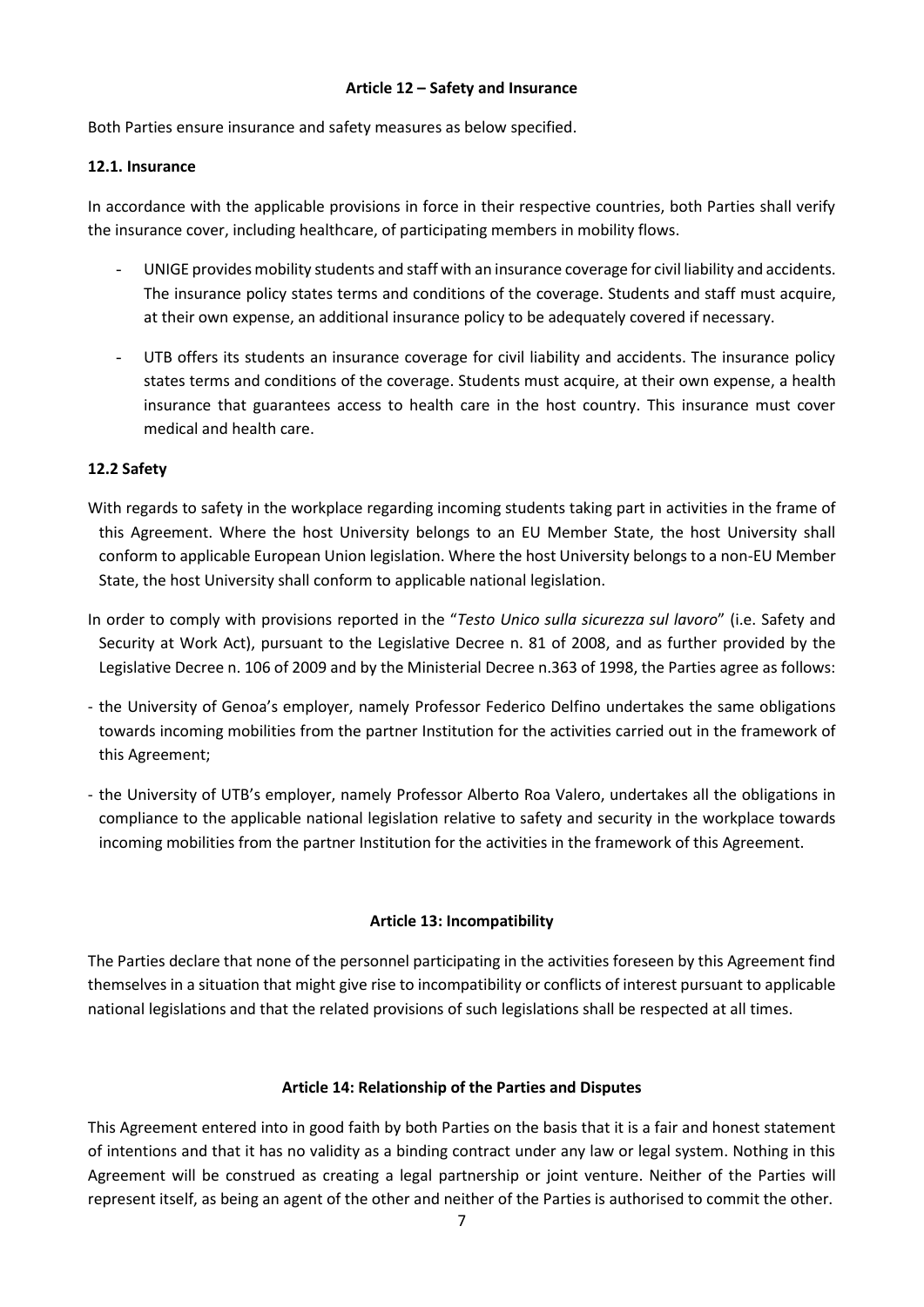The resolutions of any disputes which may arise in the interpretation and implementation of this Agreement will be carry out in an amicable way. Should this not be possible, the Parties will submit the dispute to a competent committee composed by one representative per each Institution and one representative jointly chosen by the Parties involved.

The present Agreement is signed in two copies in English. The Parties receive one copy each.

Genoa, *date* Cartagena de Indias, *On behalf of the University of Genoa Federico Delfino The Rector Alberto Roa Varelo*

*On behalf of the Universidad Tecnológica de Bolívar*

*The Rector*

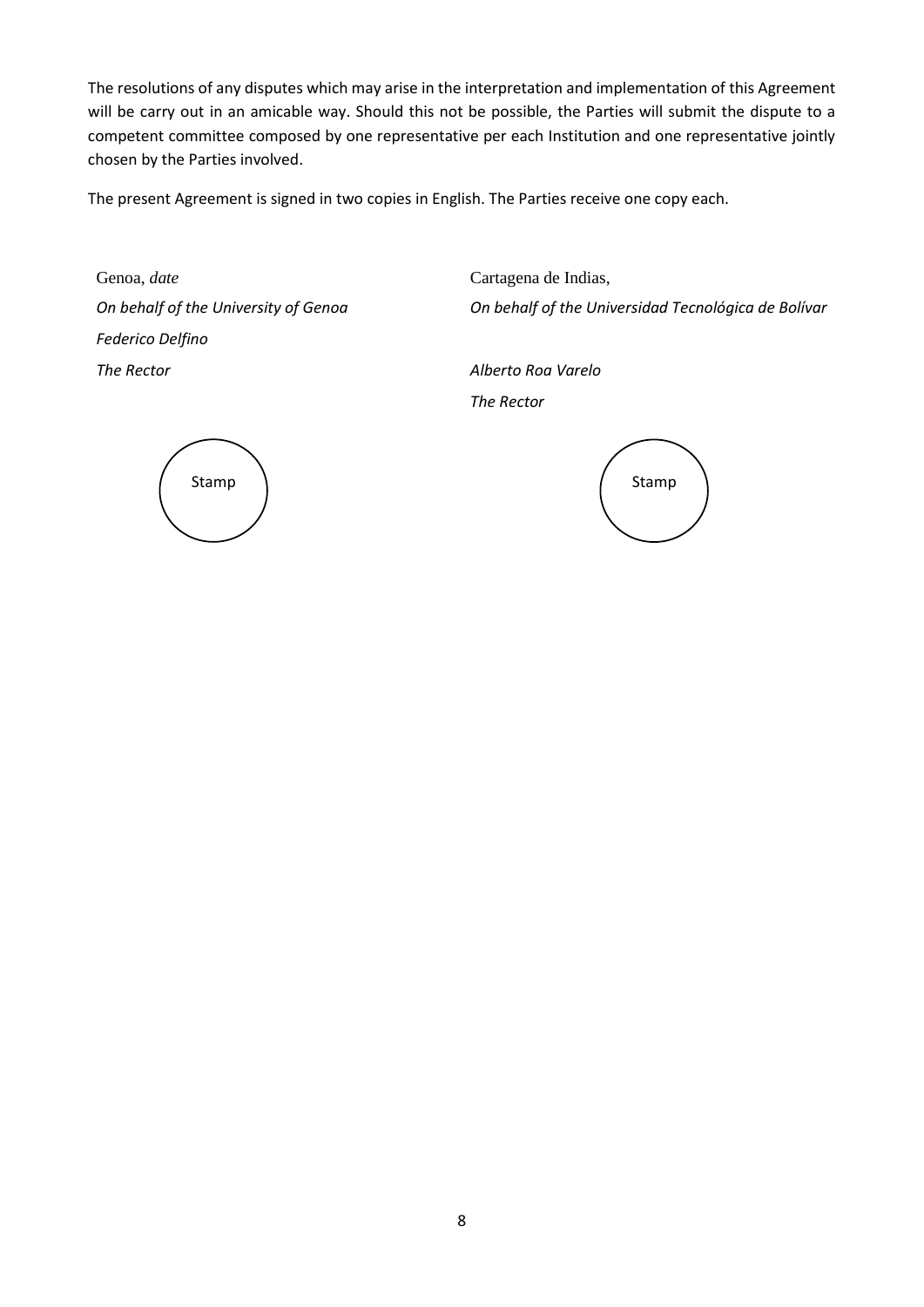#### **Annex 1**

### **Study plans for UTB students**

Students enrolled at UTB in the course of "Finanzas y Negocios Internacionales", admitted to the international double degree program, will be enrolled in the course of "Maritime and Port Management" (LM-EMMP) The whole of these degree programs constitutes the LM-EMMP. Students will have to obtain all credits related to the activity plan specified for each degree. At the end they will obtain from UNIGE the Master's degree corresponding to the program carried out.

On their return to the home Institution, UTB will recognize the academic activities planned on the nine semesters of their study plan (listed in the following tables) as successfully completed, assigning a mark corresponding to the one obtained at UNIGE in the academic activities listed in the tables below.

Any exception or variation with respect to the following tables should be discussed and agreed by the Parties. For each student in this condition, a Learning Agreement document will be prepared and signed by the Parties before the beginning of the student mobility.

| <b>FIRST ACADEMIC YEAR</b>                        |                |                                       |                |  |
|---------------------------------------------------|----------------|---------------------------------------|----------------|--|
| UNIVERSITÀ DEGLI STUDI DI GENOVA                  |                | <b>UTB</b>                            |                |  |
| Subject/Module                                    | <b>Credits</b> | Subject/Module                        | <b>Credits</b> |  |
| Economia e gestione delle imprese marittime       | 9              | Creatividad y emprendimento           | 9              |  |
| e portuale                                        |                |                                       |                |  |
| Economia delle reti e delle infrastrutture        | 6              | Electiva                              | 6              |  |
| Traffici marittimi ed economia delle regioni      | 9              | Electiva                              | 9              |  |
| portuali                                          |                |                                       |                |  |
| Diritto del Trasporto marittimo di persone,       | 9              | Electiva                              | 9              |  |
| delle crociere e del turismo                      |                |                                       |                |  |
| Tecniche di pianificazione e simulazione          | 9              | Simulacion de negocios                | 9              |  |
| Programmazione e controllo della logistica        | 9              | International finance                 | 9              |  |
| marittimo - portuale                              |                |                                       |                |  |
|                                                   |                |                                       |                |  |
| Subtotale                                         | 51             | Subtotale                             | 51             |  |
| <b>Total ECTS gained</b>                          |                | <b>Total ECTS gained</b>              |                |  |
| <b>SECOND ACADEMIC YEAR</b>                       |                |                                       |                |  |
|                                                   |                |                                       |                |  |
| UNIVERSITÀ DEGLI STUDI DI GENOVA                  |                | <b>UTB</b>                            |                |  |
| Subject/Module                                    | <b>Credits</b> | Subject/Module                        | <b>Credits</b> |  |
| Marketing dei servizi di Trasporti                | 9              | International marketing               | 9              |  |
| Ottimizzazione delle operatività marittima        | 6              | Logistic & IFD                        | 6              |  |
| portuale o Analisi del mercato peri il            |                |                                       |                |  |
| trasporto marittimo di persone                    |                |                                       |                |  |
| Bulk shipping o Management of coast               | 6              | Formulacion y evaluacion de proyectos | 6              |  |
| tourism                                           |                |                                       |                |  |
| Economics of boat, ferry and cruise industries    | 6              | <b>Financias II</b>                   | 6              |  |
| oppure                                            |                | $\ddot{}$                             |                |  |
| Innovation management and technology in           |                | Seminario integrador FEN              |                |  |
| maritime logistic                                 |                |                                       |                |  |
| Lingua inglese B2                                 | $\overline{3}$ | English for accounting and finance    | $\overline{3}$ |  |
| A scelta dello studente                           | 12             | Etica                                 | 12             |  |
| UTB students will have to choose among            |                | Pratica professional                  |                |  |
| these courses:<br>-ECONOMIA DEI TRASPORTI (6 CFU) |                |                                       |                |  |

#### **Laurea Magistrale In "EMMP"**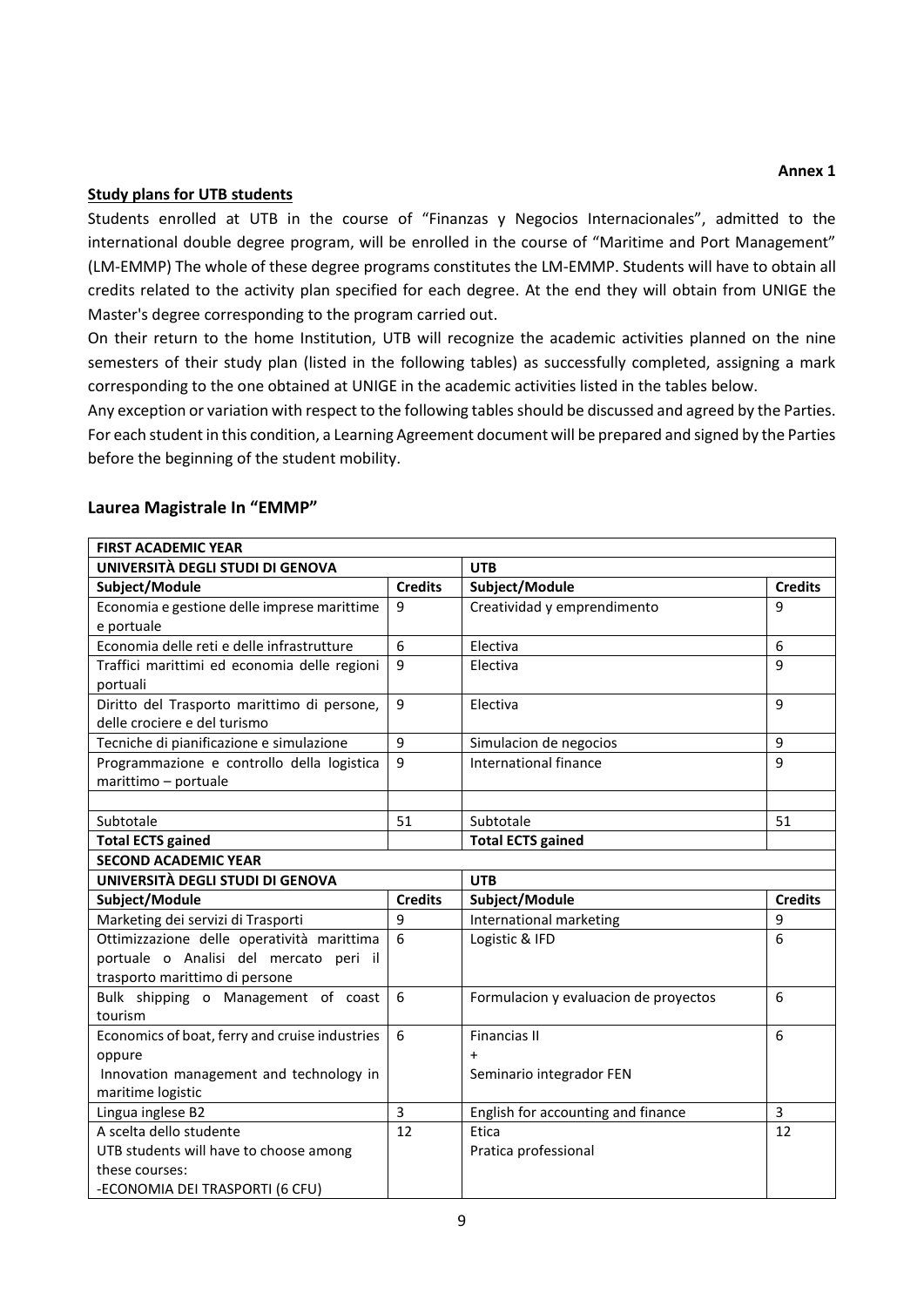| -DIRITTO DEI TRASPORTI (6 CFU)<br>-ECONOMIA GESTIONE DELLE IMPRESE DI<br>TRASPORTI (6 CFU) |    |                                |     |
|--------------------------------------------------------------------------------------------|----|--------------------------------|-----|
| Ship agency and management                                                                 |    | Electiva                       |     |
| oppure                                                                                     |    |                                |     |
| Geography, commodities trading, geopolitics                                                |    |                                |     |
| Final thesis                                                                               | 15 | Final thesis + Opcion de grado | 15  |
| Subtotale                                                                                  |    | Subtotale                      |     |
| <b>Total ECTS gained</b>                                                                   |    |                                | 120 |

### **Study plans for UNIGE students**

Students enrolled at UNIGE will be admitted to the international double degree program due to having passed the exams of the first two semesters of their study plan.

They will have to participate in academic activities planned in two semesters of the program "FINANZA Y NEGOCIOS INTERNACIONALES" at UTB, corresponding to at least 60 ECTS, as specified in detail in the table below. At the end they will obtain from UTB the degree of PROFESIONAL EN FINANZAS Y NEGOCIOS INTERNACIONALES.

On their return to the home Institution, UNIGE will recognize the academic activities planned on the fourth semester of their study plan (listed in the table below) as successfully completed and will assign a mark corresponding to the one obtained at UTB in the academic activities listed in the tables below.

Any exception or variation with respect to the following tables should be discussed and agreed by the Parties. For each student in this condition, a Learning Agreement document will be prepared and signed by the Parties before the beginning of the student mobility.

#### **Laurea in FINANZA Y NEGOCIOS INTERNACIONALES**

| <b>UTB</b>                          |                | UNIVERSITÀ DEGLI STUDI DI GENOVA                      |                |
|-------------------------------------|----------------|-------------------------------------------------------|----------------|
| Subject/Module                      | <b>Credits</b> | Subject/Module                                        | <b>Credits</b> |
| <b>International Marketing</b>      | 9              | Marketing dei trasporti                               | 9              |
| Derecho y contatacion internacional | 9              | Maritime contracts and marine insurance law<br>Oppure | 9              |
|                                     |                | Diritto del trasporto marittimo di persone,           |                |
|                                     |                | delle crociere e del turismo                          |                |
| Logistic & IFD                      | 6              | Ottimizzazione delle operatività marittimo            | 6              |
| Simulacion de negocios              |                | portuali                                              |                |
| Oppure                              |                | Oppure                                                |                |
| Electiva <sup>1</sup>               |                | Analisi di mercato per il trasporto marittimo di      |                |
|                                     |                | persone                                               |                |
| Gestion comercial de puertos        | 6              | <b>Bulk shipping</b>                                  | 6              |
| Oppure                              |                | Oppure                                                |                |
| Electiva                            |                | Management of costal tourism                          |                |
| Comercio exterior                   | 6              | Economics of boat, ferry and cruise industries        | 6              |
| Oppure                              |                | Oppure                                                |                |
| Electiva                            |                | Innovation management and technologies in             |                |
|                                     |                | maritime logistics                                    |                |
| English for accounting and finance  | 3              | Lingua inglese B2                                     | 3              |
| Electiva                            | 6              | A scelta dello student                                | 6              |
| <b>Final thesis</b>                 |                | <b>Final thesis</b>                                   | 15             |
|                                     |                | <b>Total ECTS gained</b>                              | 60             |

<sup>&</sup>lt;sup>1</sup> ELECTIVE, the elective course must be approve of the Coordinator for this agreement for UNIGE.